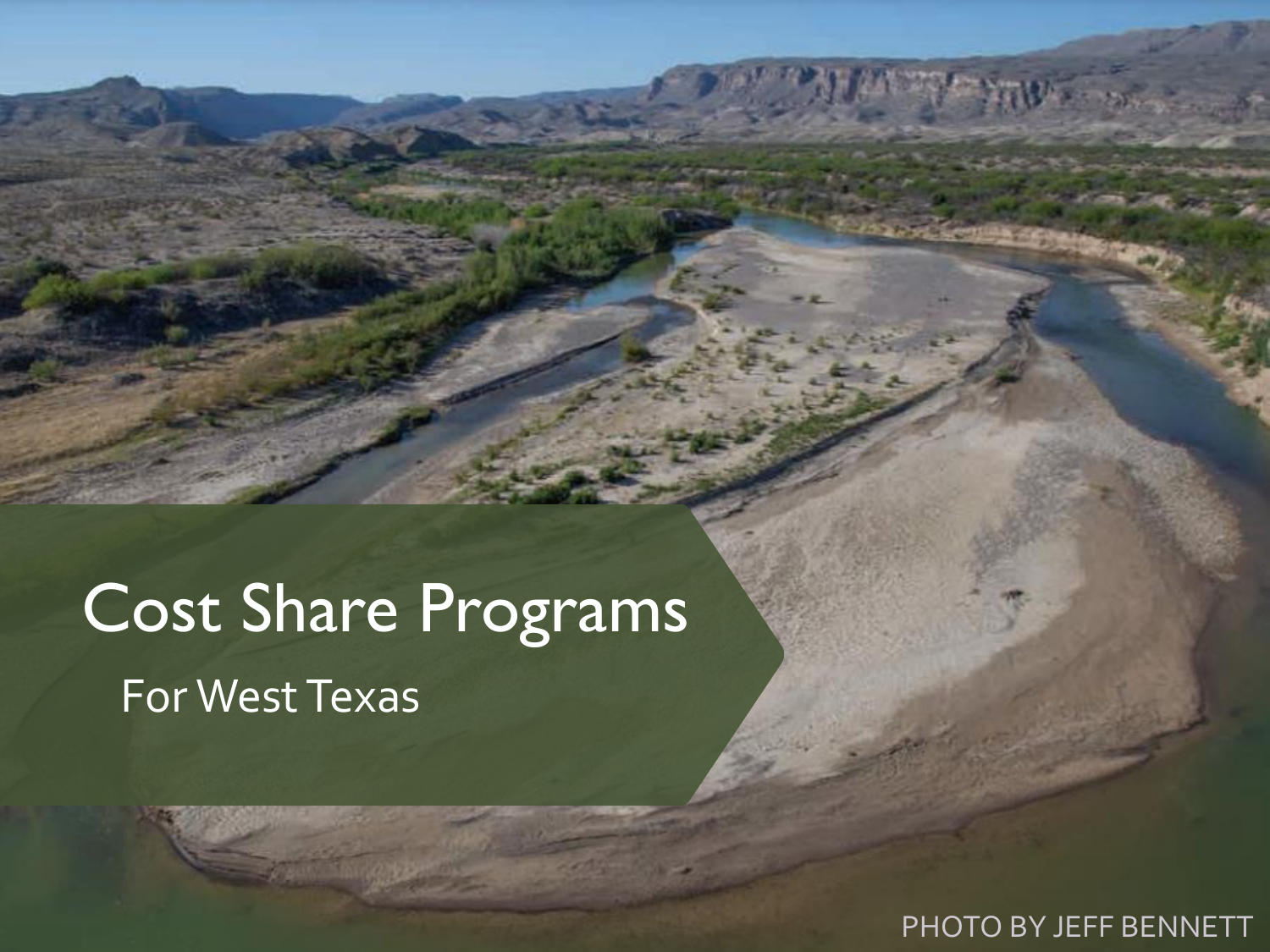## What ARE Cost Shares?



- o Exactly what they sound like! Payments made to landowners to assist with implementation of BMPs on their property
- o Implemented by state and federal agencies
- o Rates typically range from 40-70%, can be as high as 90%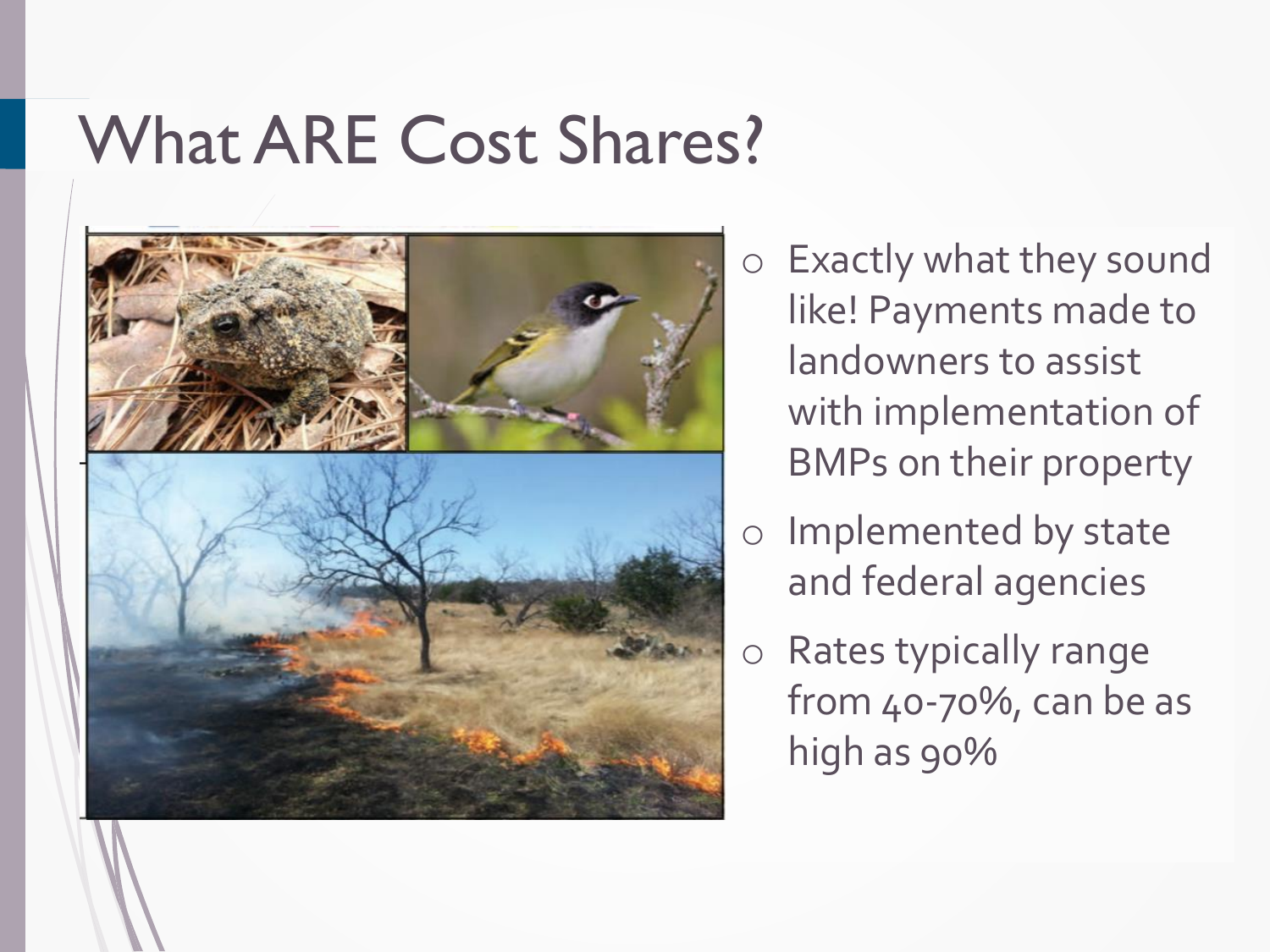## Texas Landowner Incentive Program (LIP)

- o **WHO**: Texas Parks and Wildlife Department
- o **WHAT**: Habitat enhancements for rare or at-risk species and protections for riparian areas/watersheds
- o **WHEN**: Contracts last 1-3 years. Pre-proposal submission deadline: **February 1, 2022**
	- o Exceptional projects will be funded on a rolling basis, so don't wait for a submission deadline to submit.
- o **HOW** (requirements): no minimum acreage, but depends on plan details. First step is contact your TPWD biologist



Ocelot

Texas Indigo Snake

Lesser Prairie Chicken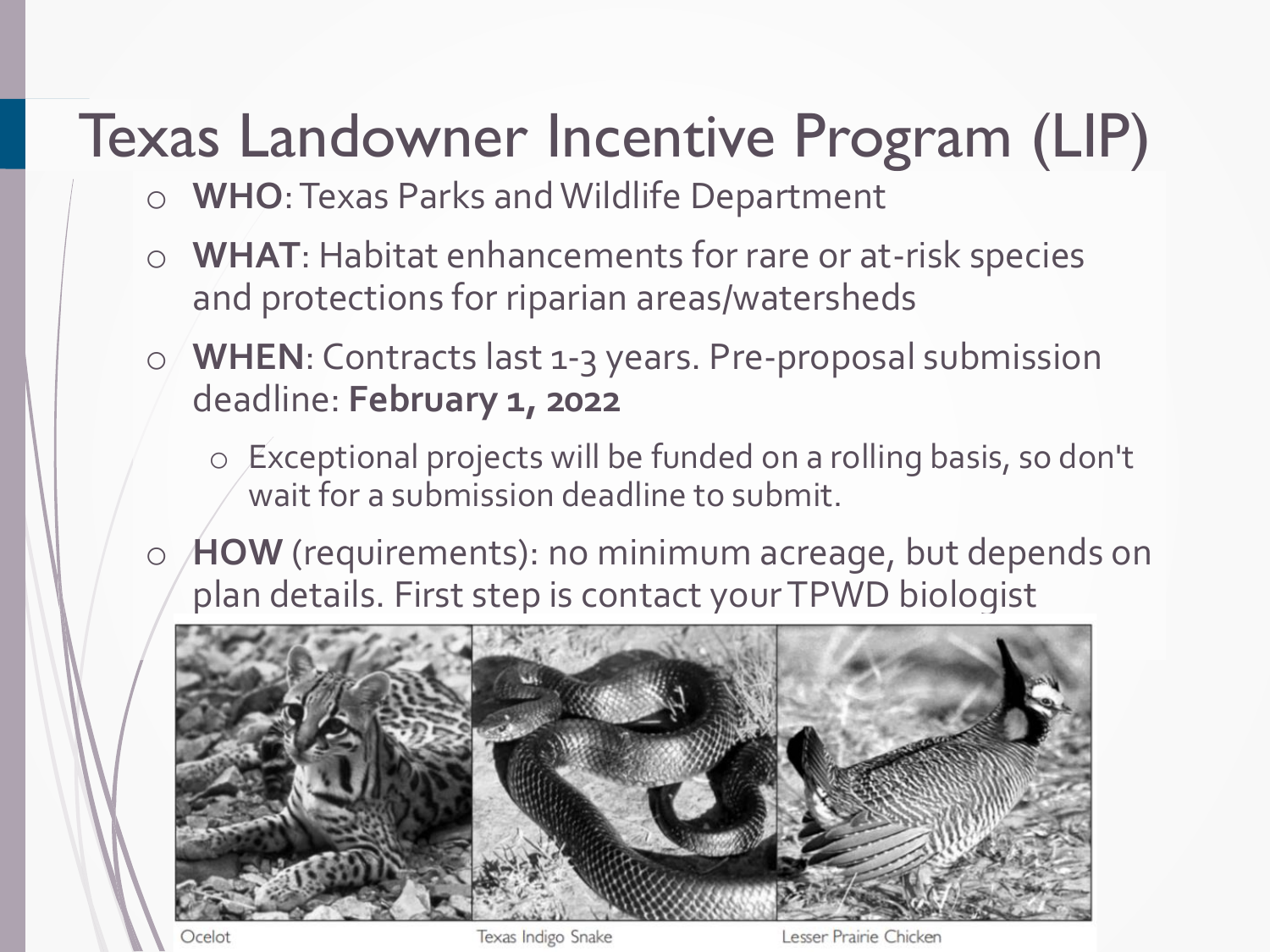### LIP - For More Information:



**West Texas (Region 1)** 3407-B S. Chadbourne San Angelo, Texas 76904  $(325)$  651-4748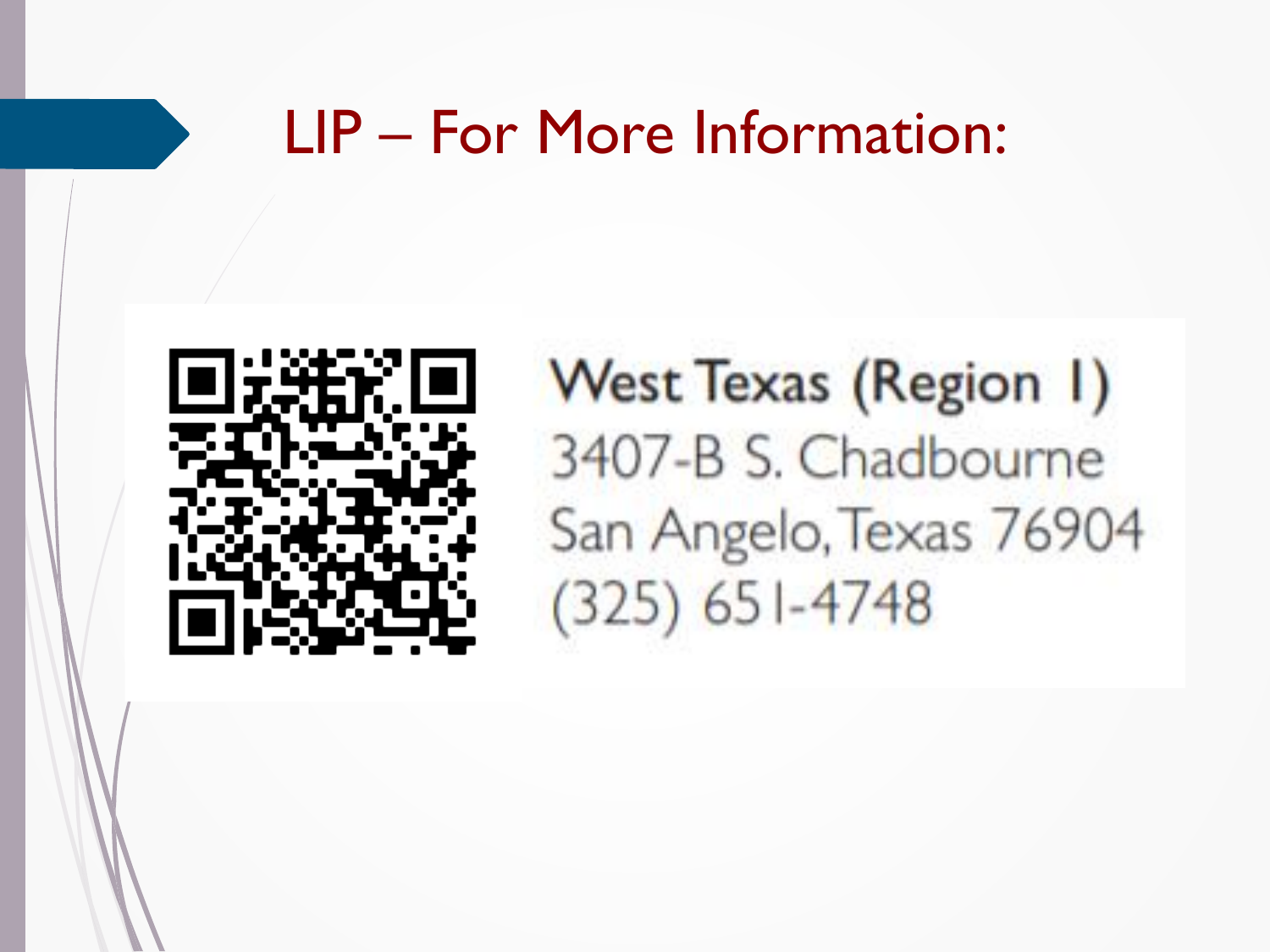### Partners for Fish and Wildlife Program (PFW)

- o **WHO**: U.S. Fish and Wildlife Service
- o **WHAT**: Partnership program for private landowners to restore and enhance fish and wildlife habitat
- o **WHEN**: Contracts have minimum 10 year term. Deadline is **September 30, 2021**
- o **HOW:** Reimbursement program: landowner must complete the conservation work prior to release of the cost-share funding. Available to all landowners



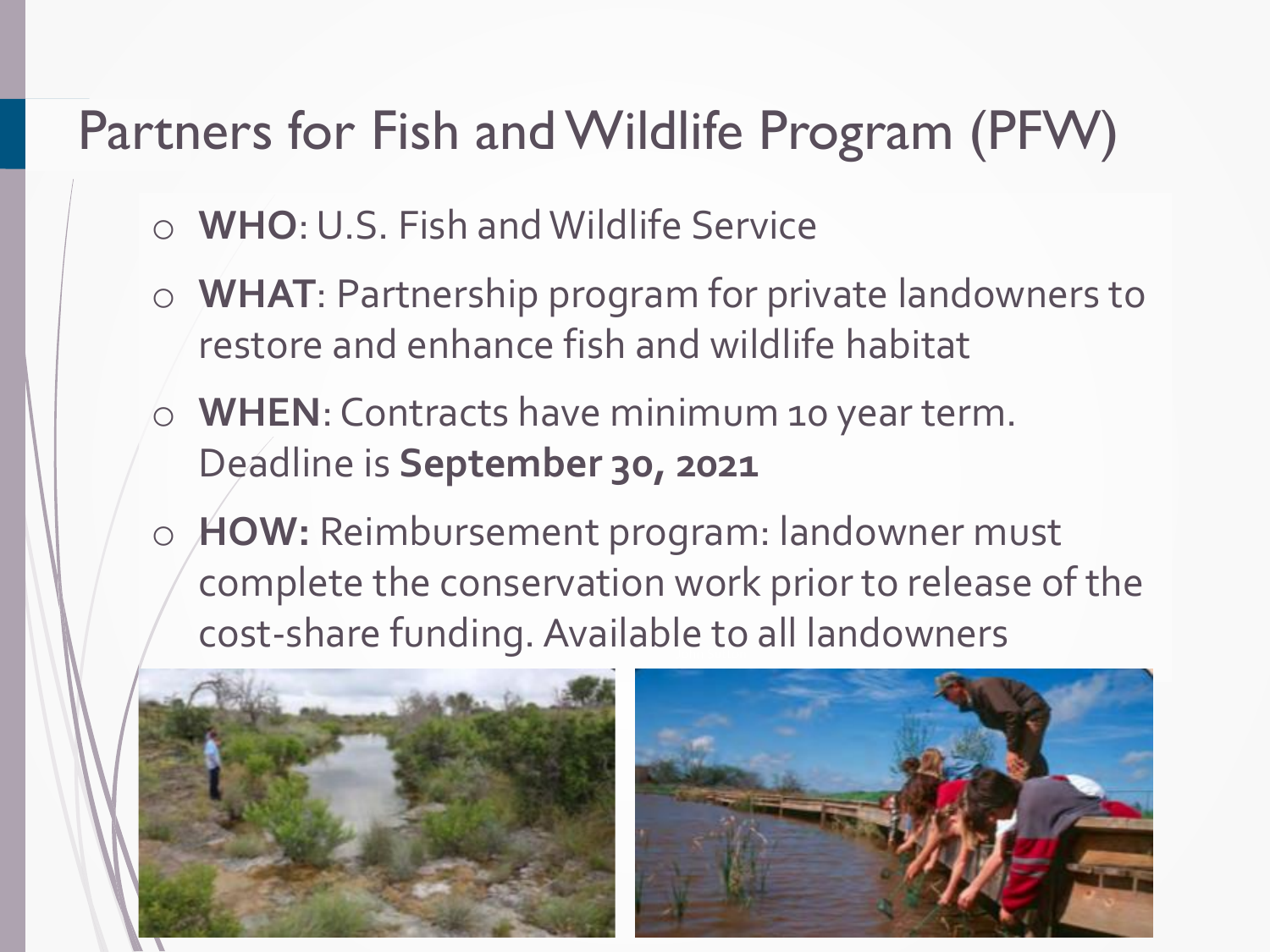## **PFW** – For More Information:

- 1. The landowner contacts the appropriate U.S. Fish & Wildlife Service (FWS) field office.
- 2. A PFW biologist will visit with the landowner to determine if a project is feasible.
- 3. If feasible, a project plan is developed, often with other conservation partner input.
- 4. A Cooperative Agreement, which contains both the landowner's and FWS's objectives, is provided to the landowner for review and signature.
- 5. Projects are reviewed, ranked, and selected based on merit and available funding.
- 6. If selected, the project will be submitted to the FWS Regional Office for processing and final approval.
- 7. Once approved, the landowner receives an Award Letter from the FWS. At that time the project may begin.



### **West Texas Sub-office** 806/834-1414

#### **Brendan Witt**

Office: 512-490-0057 Cell: 512-287-0625 brendan witt@fws.gov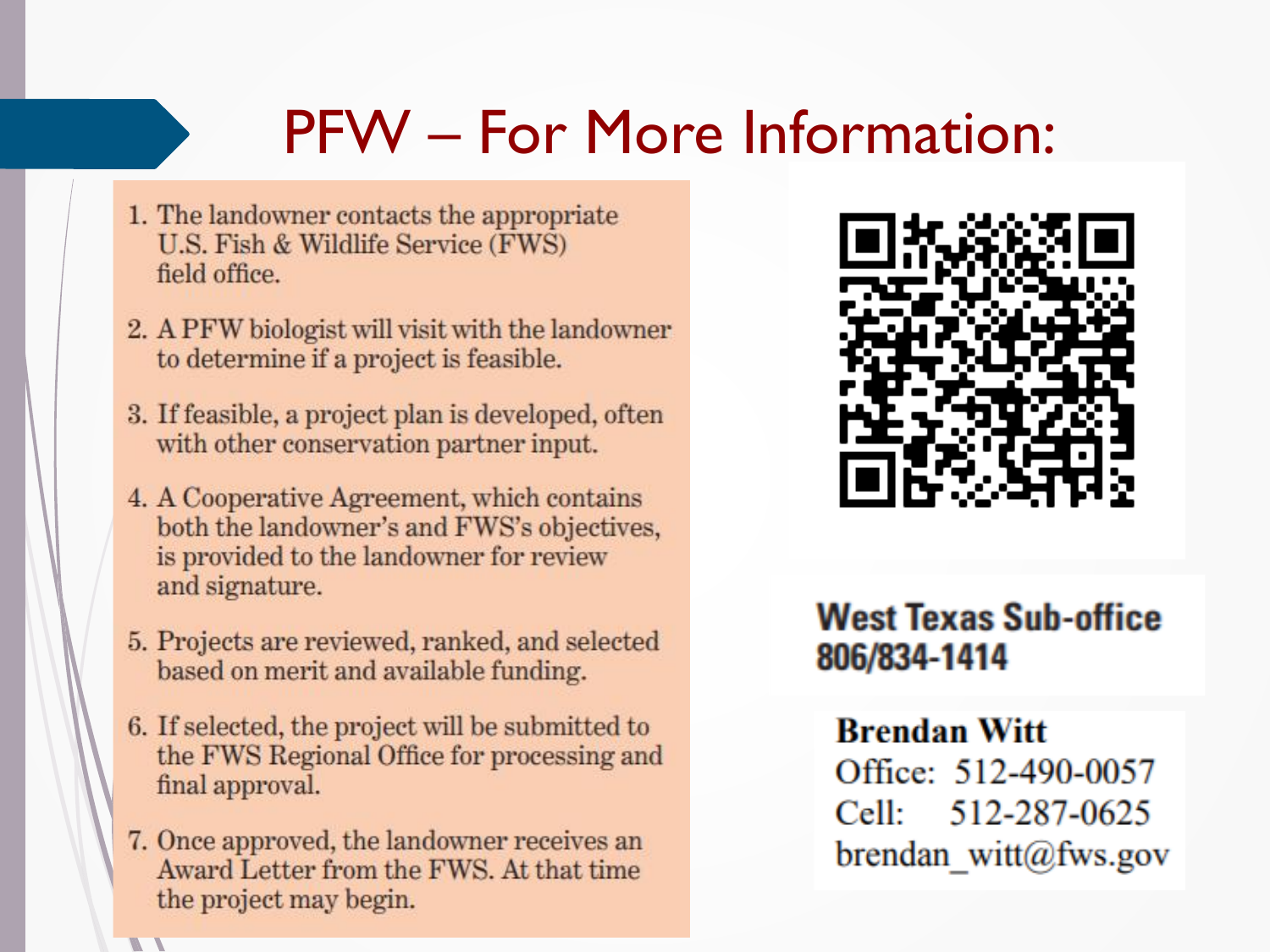### Environmental Quality Incentives Program (EQIP)

- o **WHO**: Natural Resources Conservation Service
- o **WHAT**: Provides financial and technical assistance to agricultural producers in order to address natural resource concerns
- o **WHEN**: Applications for EQIP are accepted on a continuous basis; **deadline for 2021 has passed**
- o **HOW:** EQIP is available to producers or owners of eligible land with a natural resource concern

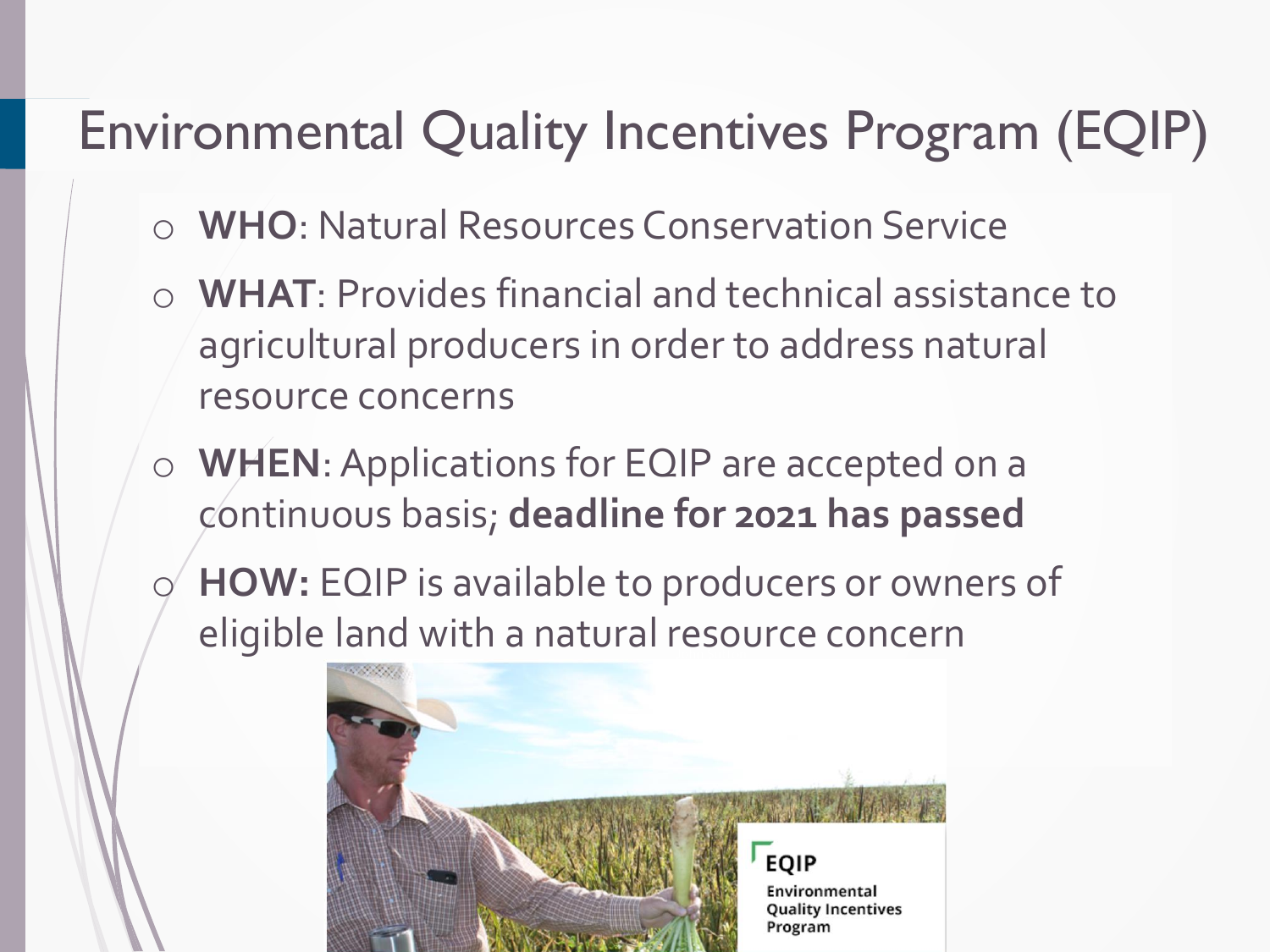### EQIP – For More Information:

Eligible land includes cropland, rangeland, pastureland, non-industrial private forestland and associated lands.



#### **HSDA ALPINE SERVICE CENTER**

ALPINE SERVICE CENTER 1805 STATE HWY. 118 NORTH **ALPINE, TX 79830** 

> Phone: (432) 837-5864 ext 3 Fax: (432) 837-9120

Mailing Address: 1805 STATE HIGHWAY 118, STE 3 ALPINE, TX 79830

> Contact: HALEY JO BABB **District Conservationist** Phone: (432) 837-5864 x 3 Fax: (432) 837-9120 Email: Haley.Babb@tx.usda.gov